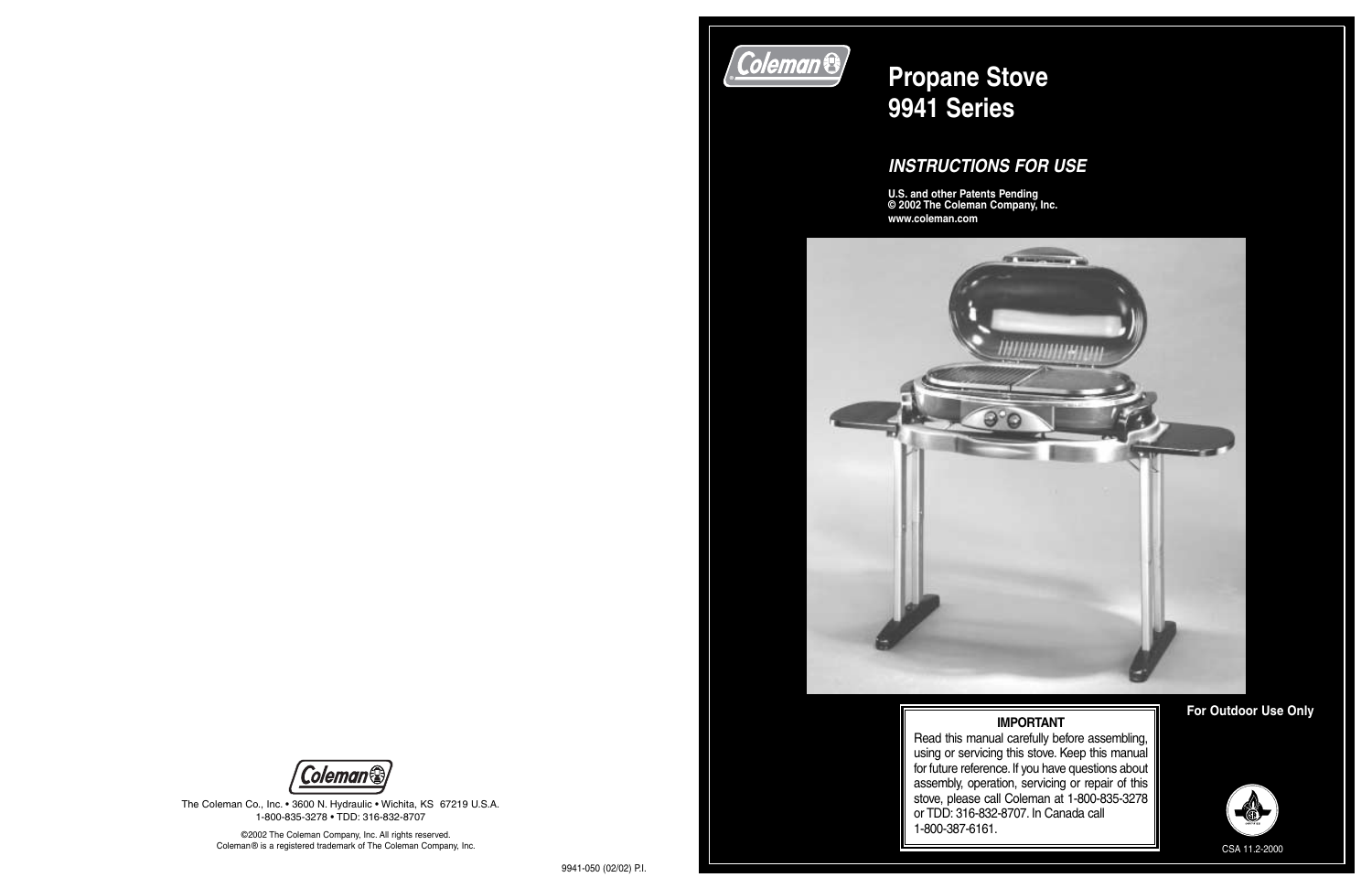### *Contents General Safety Information*

General Safety Information To Set up Water PanUsing the Stove Grate Propane Cylinder Support Leak CheckOperation To Light Cooking Tips To Turn Off Tear Down/CleanStorage Maintenance**Troubleshooting Service** Things You Should Know Replacement Parts List AccessoriesWarranty

## **DANGER**

# **ASSESS**

**• CARBON MONOXIDE HAZARD**

This manual contains important information about the assembly, operation and maintenance of this outdoor stove. General safety information is presented in these first few pages and is also located throughout the manual. Particular attention should be paid to information accompanied by the safety alert symbols: "A DANGER", "A WARNING", "A CAUTION".

- **• This appliance can produce carbon monoxide which has no odor.**
- **• Using it in an enclosed space can kill you.**
- **• N ever use this appliance in an enclosed space such as a camper, tent, car or home.**

**If you smell gas:**

- **1. Do not attempt to light appliance.**
- **2. Extinguish any open flame.**
- **3. Disconnect from fuel supply.**

### **FOR YOUR SAFETY**

**Do not store or use gasoline or other liquids with flammable vapors in the vicinity of this or any other appliance.**

### **FOR YOUR SAFETY**

Keep this manual for future reference and to educate new users about this product. This manual should be read in conjunction with the labeling on the product.

**2 15** manual or labels, contact the Coleman Co., Inc. **15** manual or labels, contact the Coleman Co., Inc. If you need assistance or outdoor stove information such as an instruction

Safety precautions are essential when any mechanical or propanefueled equipment is involved. These precautions are necessary when using, storing, and servicing. Using this equipment with the respect and caution demanded will reduce the possibilities of personal injury or property damage.

The Coleman Company, Inc. ("Coleman") warrants that for the period that you own this product, it will be free from defects in material and workmanship. Coleman, at its option, will repair or replace this product or any component of the product found to be defective during the warranty period. Replacement will be made with a new or remanufactured product or component. If the product is no longer available, replacement may be made with a similar product of equal or greater value. This is your exclusive warranty.

The symbols shown below and on page 3 are used extensively throughout this manual. Always heed these precautions, as they are essential when using any mechanical or fueled equipment.

### **DANGER**

DANGER indicates an imminently hazardous situation which, if not avoided, will result in death or serious injury.

## **WARNING**

WARNING indicates a potentially hazardous situation which, if not avoided, could result in death or serious injury.

## **CAUTION**

CAUTION indicates a potentially hazardous situation which, if not avoided, may result in minor or moderate personal injury, or property damage.

Failure to comply with the precautions and instructions provided with this outdoor stove can result in death, serious bodily injury and property loss or damage from hazards of fire, explosion, burn, asphyxiation, and/or carbon monoxide poisoning.

Only persons who can understand and follow the instructions should use or service this outdoor stove.

## **DANGER**

Take the product to an authorized Coleman service center. You can find the nearest authorized Coleman service center by calling 1-800-835-3278 or TDD 316-832-8707 in the United States or 1-800-387-6161 in Canada. If aservice center is not conveniently located, attach to the product a tag that includes your name, address, daytime telephone number and description of the problem. Include a copy of the original sales receipt. Carefully package the product and send either by UPS or Parcel Post **insured** with shipping and **insurance** prepaid to:

**Improper installation, adjustment, alteration, service or maintenance can cause injury or property damage. Read the Installation, Operation, & Maintenance Instructions thoroughly before installing or servicing this equipment.**

### **WARNING**

### **WARNING: For Outdoor Use Only**

### *Warranty*

### *Coleman Limited Lifetime Warranty*

This warranty is valid for the original retail purchaser from the date of initial retail purchase and is not transferable. Keep the original sales receipt. Proof of purchase is required to obtain warranty performance. Coleman dealers, service centers, or retail stores selling Coleman products do not have the right to alter, modify or in any way change the terms and conditions of this warranty.

This warranty does not cover normal wear of parts or damage resulting from any of the following: negligent use or misuse of the product, use on improper voltage or current, use contrary to the operating instructions, disassembly, repair or alteration by anyone other than Coleman or an authorized service center. Further, the warranty does not cover Acts of God, such as fire, flood, hurricanes and tornadoes.

Coleman shall not be liable for any incidental or consequential damages caused by the breach of any express or implied warranty or conditions. Except to the extent prohibited by applicable law, any implied warranty of merchantability or fitness for a particular purpose is limited in duration to the duration of the above warranty or conditions. Some states, provinces or jurisdictions do not allow the exclusion or limitation of incidental or consequential damages or limitations on how long an implied warranty lasts, so the above limitations or exclusion may not apply to you. This warranty gives you specific legal rights, and you may also have other rights that vary from state to state or province to province.



#### **HOW TO OBTAIN WARRANTY SERVICE**

For products purchased in the United States: The Coleman Company, Inc. 3600 North Hydraulic Wichita, KS 67219

For products purchased in Canada: The Coleman Company, Inc. c/o Sunbeam Canada5975 Falbourne StreetMississauga, Canada L5R 3V8

Do not mail products with fuel in tanks, or with disposable propane cylinders.

DO NOT RETURN THIS PRODUCT TO THE PLACE OF PURCHASE.If you have any questions regarding this warranty please call 1-800-835-3278 or TDD 316-832-8707 in the United States or

1-800-387-6161 in Canada.

The Coleman Co., Inc. 3600 N. Hydraulic Wichita, KS 67219 U.S.A. 1-800-835-3278 TDD: 316-832-8707 **www.coleman.com**



 $\mathbf{F}$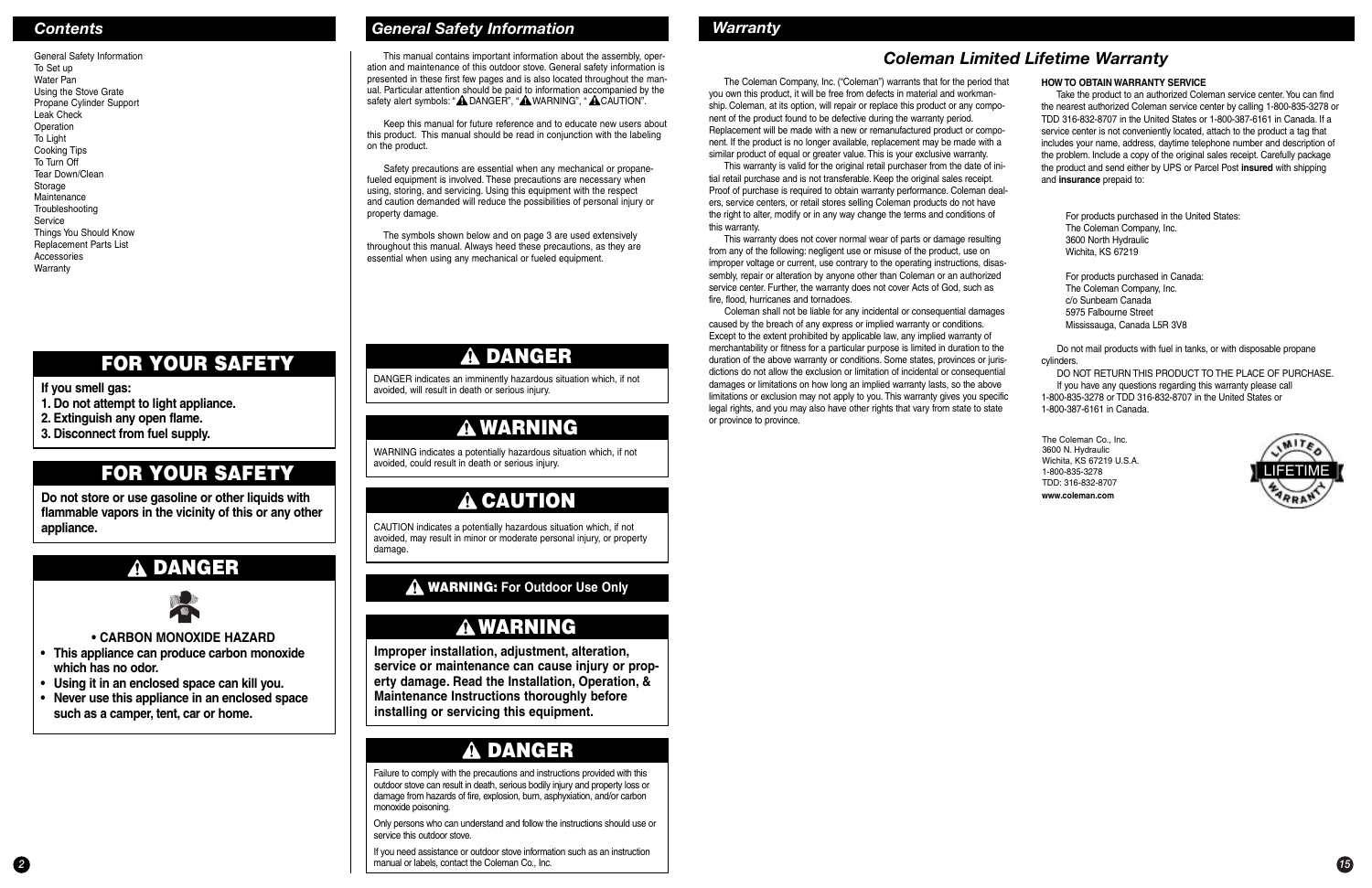### **DANGER**



#### **• EXPLOSION - FIRE HAZARD**

 • Never store propane near high heat, open flames, pilot lights, direct sunlight, other ignition sources or where temperatures exceed 120 degrees F (49°C).

• Propane is heavier than air and can accumulate in low places. If you smell gas, leave the area immediately.

• Never install or remove propane tank while outdoor stove is lighted, near flame, pilot lights, other ignition sources or while outdoor stove is hot to touch.

• During operation, this product can be a source of ignition. Never use the stove in spaces that contain or may contain volatile or airborne combustibles, or products such as gasoline, solvents, paint thinner, dust particles or unknown chemicals. Minimum clearances from combustiblematerials: one foot from the sides & four feet from the top.

• Provide adequate clearances around air openings into the combustion chamber.

### **WARNING**

We cannot foresee every use which may be made of this cooking stove. **Check with your local fire safety authority if you have questions about use.**

Other standards govern the use of fuel gases and heat producing products for specific uses. Your local authorities can advise you about these.

• Never refill disposable cylinders.

• Use the preset regulator that came with the stove. Do not attempt to adjust.

#### **• CARBON MONOXIDE HAZARD**

 • This stove is a combustion appliance. All combustion appliances produce carbon monoxide (CO) during the combustion process. This product is designed to produce extremely minute, non-hazardous amounts of CO if used and maintained in accordance with all warnings and instructions. Do not block air flow into or out of the cook stove.

#### .<br>auda **• BURN HAZARD**

• Carbon Monoxide (CO) poisoning produces flu-like symptoms, watery eyes, headaches, dizziness, fatigue and possibly death. You can't see it and you can't smell it. It's an invisible killer. If these symptoms are present during operation of this product **get fresh air immediately!**

#### • **For outdoor use only.**

• **Never use inside house, or other unventilated or enclosed areas. This cook stove consumes air (oxygen). Do not use in unventilated or enclosed areas to avoid endangering your life.**

### **DANGER**



## **WARNING**

• This product is fueled by propane gas. Propane gas is invisible, odorless, and flammable. An odorant is normally added to help detect leaks and can be described as a "rotten egg" smell. The odorant can fade over time so leaking gas is not always detectable by smell alone. • Propane gas is heavier than air and leaking propane will sink to the lowest level possible. It can ignite by ignition sources including matches, lighters, sparks or open flames of any kind many feet away from the original leak. Use only propane gas set up for vapor withdraw. • Propane gas should be stored and used in compliance with local ordinances and codes or with ANSI/NFPA 58. Turn off propane when not in use.

#### **CALIFORNIA PROPOSITION 65:**

 WARNING: Propane and byproducts of combustion of propane contain chemicals known to the state of California to cause cancer, birth defects, or other reproductive harm.

- Never leave the outdoor stove unattended when hot or in use.
- Keep out of reach of children.



#### **• SERVICE SAFETY**

• Keep all connections and fittings clean. Make sure propane tank valve outlet is clean.

 • During set up, check all connections and fittings for leaks using soapy water. Never use a flame.

• Use as a cooking appliance only. Never alter in any way or use with any device or part not expressly approved by Coleman.

### **CAUTION**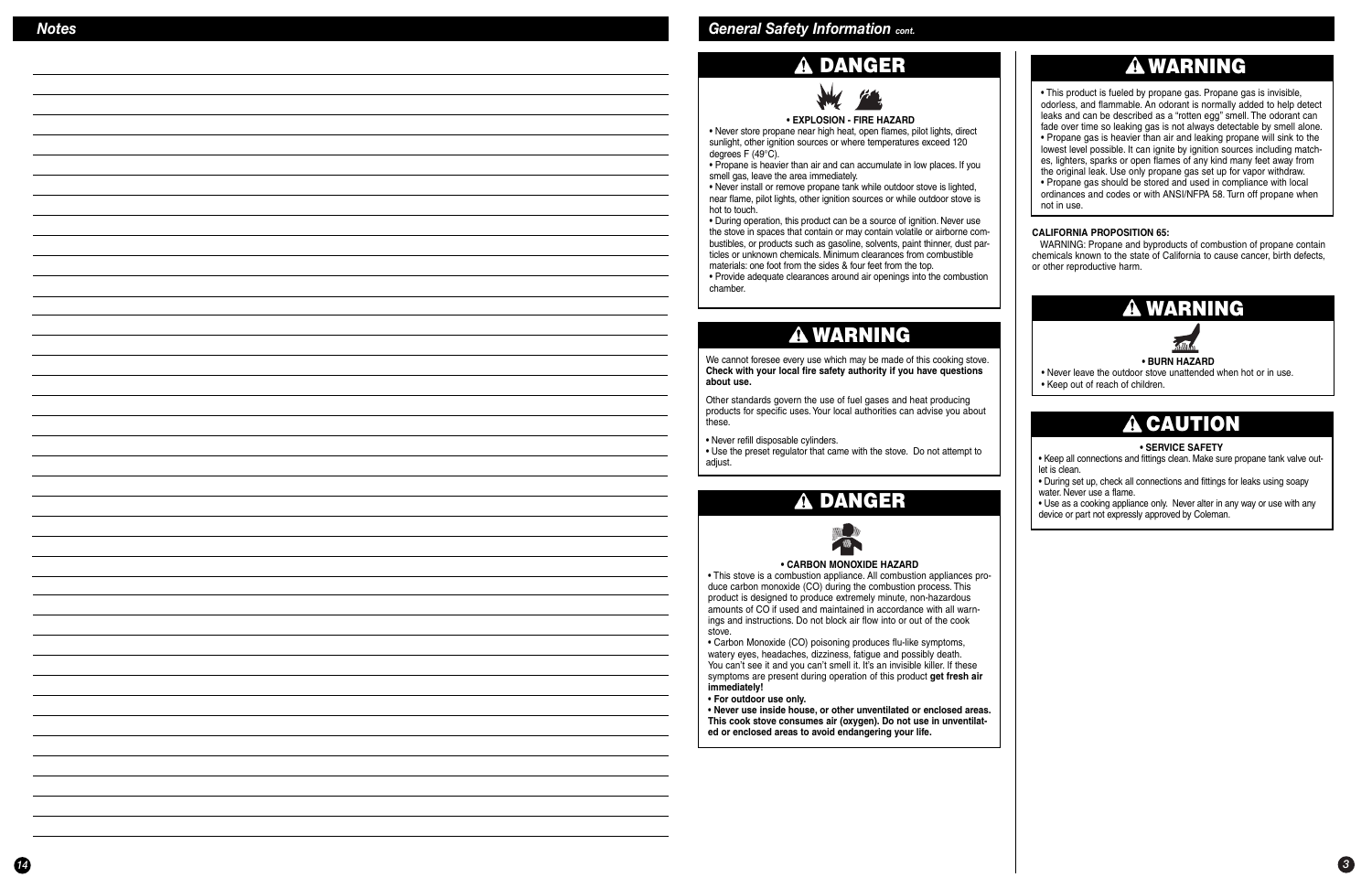

### *To Set Up*

■ Push outer leg sleeve toward center of stand to prevent binding at pivot point.

> ■ Place the stand outdoors and set on sturdy, flat surface.■ Adjust foot pad levels if grilling on uneven surface.■ Place the stove onto the stand. The base of the stove is designed to snuggly fit the stand.■ Align front of stove with standhandle.

■ Engage locking buttons. *Step 5*

■ See replacement parts list for identification.

> ■ Remove side tables from locked storage position. ■ Insert side tables in position with a firm push. The side tables will snap in place.



#### *Step 3*

#### *Step 1*

■ Remove grill, stand and regulator from packaging. ■ Regulator is packed in the end of the Styrofoam. ■ Inspect all packing and remove all parts. ■ Your unit includes:

*Step 4*

■ Extend legs fully.



- (1) Stand
- (2) Side tables (1) Stove
- (1) Lid
- (1) Waterpan
- (1) Regulator
- (1) Grill (1) Griddle
- 

#### *Step 6*



#### *Step 8*

#### *Step 9*



**Helpful hint:** Use a ground cloth to protect the finish.

■ Turn the stand upside down.

#### *Step 2*

■ While unfolding legs, if you feel resistance, set legs back in folded position and slide outer leg sleeve toward center, then unfold legs.

Outer





#### *Step 7*

■ Swing wire braces into position and insert ends of wire braces into holes in the legs.



#### *Notes*

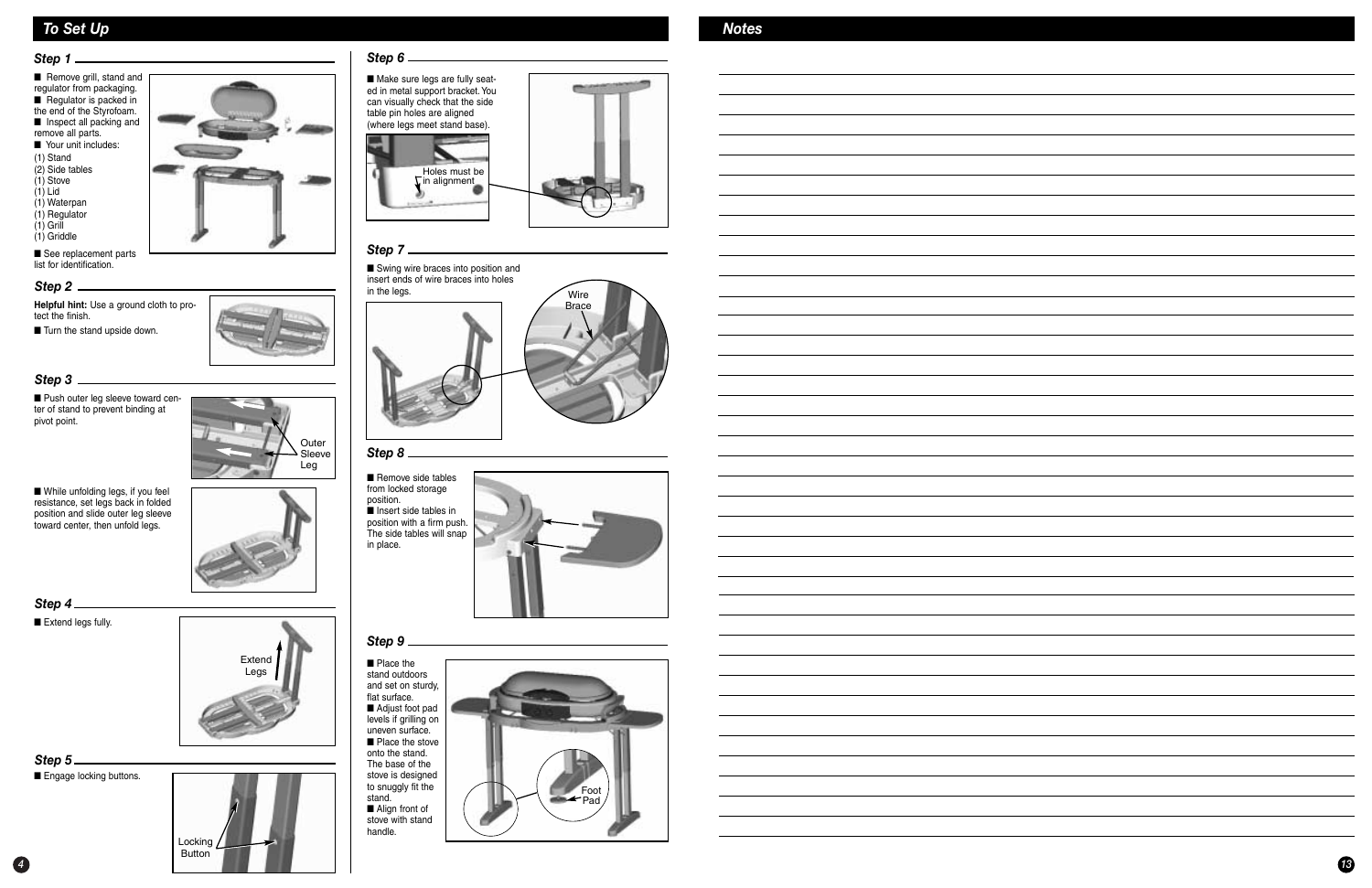### *Leak Check*

### **CAUTION**

- Do not use the stove without the water pan in place.
- Coleman recommends water in the water pan when in use. This will help prevent a grease flare-up.

### **WARNING**

- Perform leak test outdoors.
- Extinguish all open flames.
- NEVER leak test when smoking.
- Do not use the outdoor stove until connection has been leak tested and does not leak.

■ Check the connection between the cylinder and the regulator with soapy water. Bubbles indicate a leak. Check that the connection is not crossthreaded and that it is tight. Perform another leak check. If there is still a leak, remove the cylinder and contact Coleman for service or repairs.

■ If using the stove on a tabletop, allow the base of the propane cylinder to rest on the surface of the table-top. ■ If using the stove with stand, a slotted support bracket is provided to support a propane cylinder. Extend the slotted support bracket into position.

■ Cleanup will be improved if you fill WATER PAN to mark indicated (MAX). ■ Make sure pins in WATER PAN match holes in COOK-TOP.



■ Place the grill and griddle onto the stove.



■ Make sure both burner valves are off.



■ Remove packing from cooking surfaces, merchandising material from inside lid, and any other combustible materials from inside the stove.

■ Allow the stove to cool before replacing griddle or grill with Stove Grate.■ Remove either the griddle or the grill from the stove.■ Place the Stove Grate on the stove.





#### *Fill Pan with Water*



#### *Step 1*

■ Remove plastic cap from top of propane cylinder. Save cap for use in storing. Screw propane cylinder into REGU-LATOR. Be careful not to cross-thread. HAND TIGHT-EN only.



#### *Step 2*

### *To Set Up cont.*

#### *Step 10*

■ Open Lid.

### *Using the Optional Stove Grate*

### *Using the Propane Cylinder Support*

#### *Step 3*

#### *Accessories*

#### The following accessories are available:



• Grill – Nonstick Cast Aluminum R9941A315C

• Griddle – Nonstick Cast Aluminum R9941A317C



• Carry Case (soft) R9941-100C





• 5 ft. High Pressure Hose & Adapter (connects appliance to refillable propane cylinder) 5470-7931



Visit us at www.coleman.comorCall us at 1-800-835-3278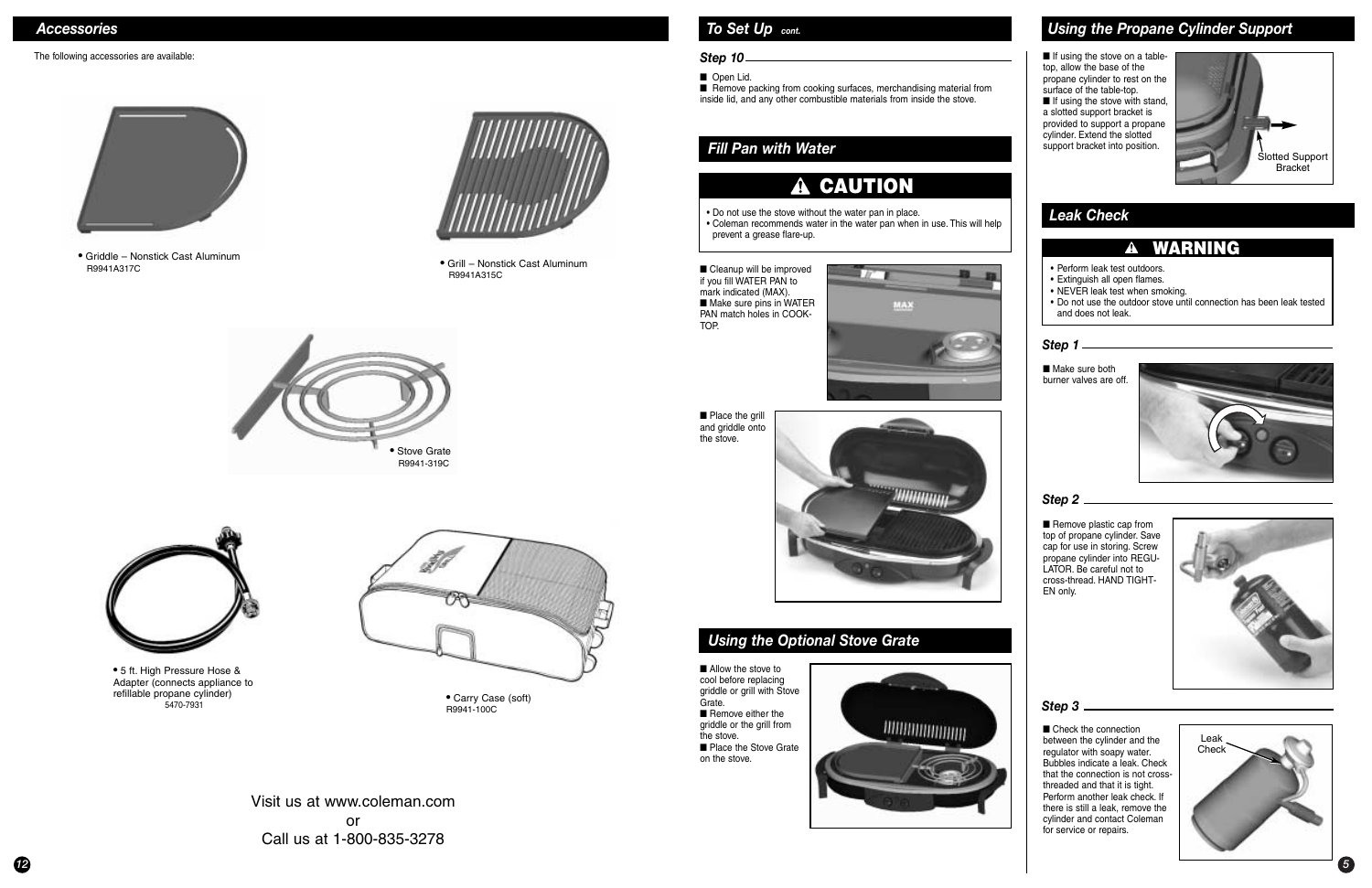### *To Light*

■ Open the stove lid. Do not attempt to light the stove with lid closed.

■ Open either BURNER VALVE and push igniter button several times until burner lights. (If the stove is wet the igniter may not spark.)



■ The unit may be match lighted if there is no ignition. Hold lit match next to BURNER and open BURNER VALVE slowly. ■ Left knob controls left burner. ■ Right knob controls right burner.

■ Adjust flame to desired heat level.



■ Clean cooking surfaces before first use.

■ The grill and griddle have a nonstick coating. Use only nonmetallic utensils to prolong the life

■ The grill surface is ideal for steaks, hamburgers or chicken.

### *Cooking Tips*

## **CAUTION**

■ Coleman recommends fresh water in the water pan when in use. Fresh water in the water pan will help food taste better and keep it from drying out.

• Do not place a pot or a pan on the nonstick grill or griddle surfaces. Damage will occur and void the warranty.

> ■ Use the optional chromed stove grate (sold separately) anytime you wish to place a pot on the stove.

■ The lid is removable. Tilt forward and lift.



of the nonstick coating. ■ Use the flat griddle surface for eggs, thin pieces of meat, fish or vegetables.

■ Insert the regulator firmly. The regulator uses a push-on fitting to attach to the stove. It is necessary to hold the stove to make sure the fitting is seated. Align the regulator to the fuel tube on the rear of the stove and push on until you hear the retainer "click" in place. Gently pull on the regulator (not the sleeve) to ensure that the connection is secure.

 • Never store propane near high heat, open flames, pilot lights, direct sunlight, other ignition sources or where temperatures exceed 120°F  $(49^{\circ}$ C).

■ Do not attempt to operate until you have read and understood all General Safety Information in this manual and all assembly is complete and leak checks have been performed.



**• CARBON MONOXIDE HAZARD**

• **For outdoor use only.**

• **Never use inside house, or other unventilated or enclosed areas. This outdoor stove consumes air (oxygen). Do not use in unventilated or enclosed areas to avoid endangering your life.**

### **DANGER**



## **DANGER**



#### **• EXPLOSION - FIRE HAZARD**

• Propane is heavier than air and can accumulate in low places. If you smell gas, leave the area immediately.

• Never install or remove propane tank while outdoor stove is lighted, near flame, pilot lights, other ignition sources or while outdoor stove is hot to touch.

 • This stove is red hot during use and can ignite flammables too close to the burner. Keep flammables at least 12" from sides and 48" from top. Keep gasoline and other flammable liquids and vapors well away from outdoor stove.

• Disconnect propane tank from stove if the stove is to be stored indoors.

#### *Leak Check cont.*

#### *ToLight cont.*

*11*

### **Parts List**

#### No. Part No. Description

| $\mathbf{1}$ | 9941-5631 | Side Table Assembly |
|--------------|-----------|---------------------|
| 2            | 9941-5611 | Leg Assembly        |
| 3            | 9941-5601 | Foot Assembly       |
| 4            | 9941-1881 | Foot Pad            |
| 5            | 9941-1751 | Wire Brace Assembly |

### *Replacement Parts 9941-700 Stove Stand*





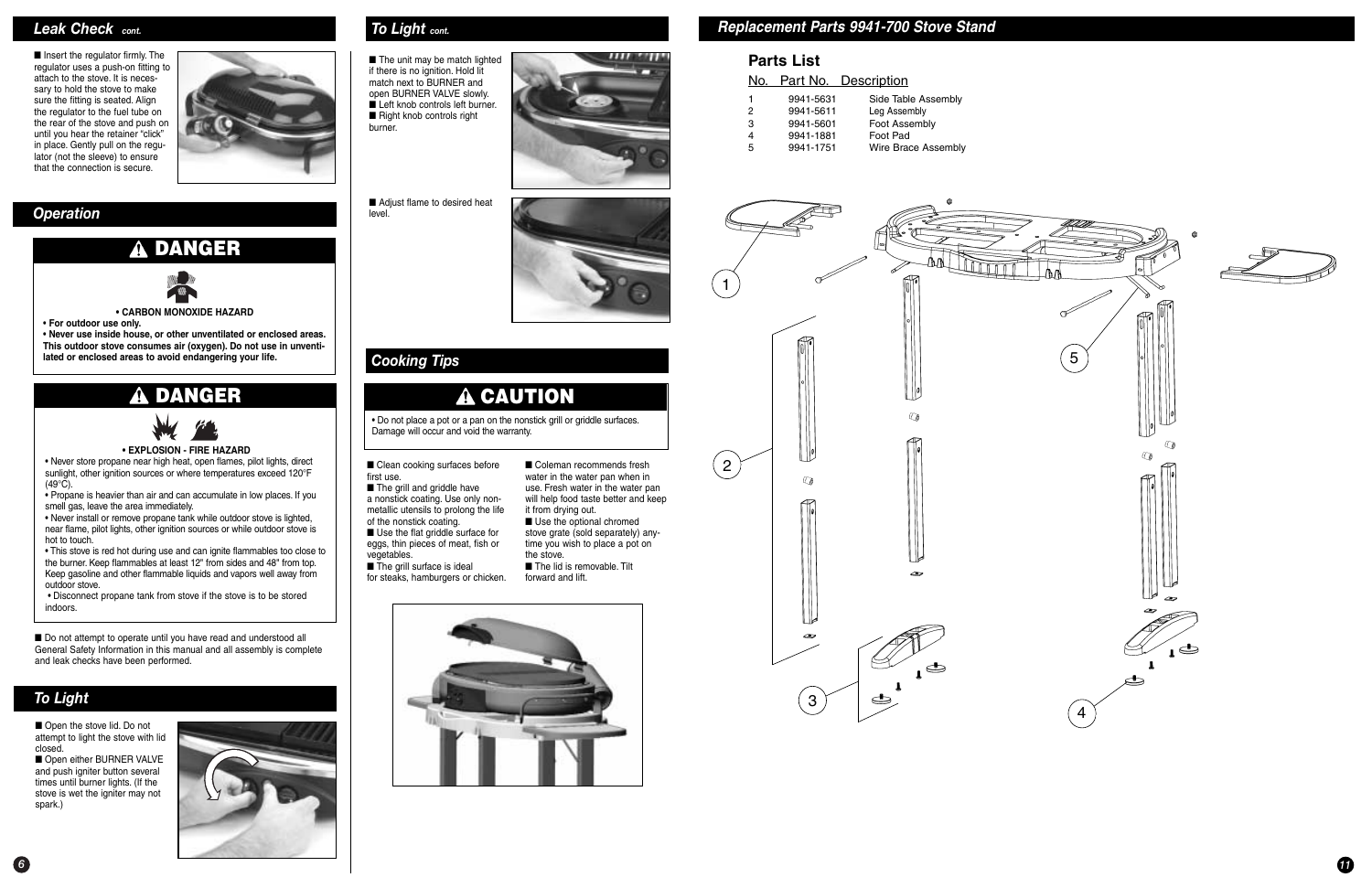### *To Turn Off*

■ Push the burner valve knobs inward and close burner valves firmly.



### *Tear Down/Clean*

■ Be sure stove is cool. ■ Always detach propane cylinder outdoors away from ignition sources.

■ The fitting on the regulator has a sliding collar that secures the regulator to the stove fuel line. Slide the collar away from the stove and then pull the regulator off the stove fuel line. ■ Detach propane cylinder from regulator and replace the plastic protective cap onto cylinder threads.

■ Be sure surfaces are cool. ■ Remove the grill and griddle. The grill and griddle are dishwasher-safe.





■ Remove the water pan and discard the water and grease. ■ Clean the water pan with warm water and mild household cleaner. Do not use abrasives.

■ Wipe the stove clean with soft cloth and mild household cleaner. Do not use abrasives.



■ Remove side tables.

■ Snap the side tables into the locked storage position.



■ Turn Stand over. ■ If you adjusted foot pad levelers, tighten back.

■ With thumbs, push in both locking buttons while using palms of hands to slide inner leg downward. Make sure leg is fully pushed in. Using both hands, pull outer leg up until leg swings freely. Rotate flat and push to center until locked in place

■ When transporting grill, ensure that lid is locked.

*7*



*To Collapse & Fold Legs on Stand*

■ Remove grill from stand. ■ Retract slotted support bracket.



**Helpful hint:** Grasp the table with both hands, place thumbs onto the frame, and push off using thumbs.



### *Tear Down/Clean cont.*



■ Retract wire braces.







*10*

### *Replacement Parts 9941-700 Stove*

#### **Parts List**

#### No. Part No. Description



|    | 9941-5021<br>9941-5071<br>9941-5081 | Lid and Handle Assembly (Black)<br>Lid and Handle Assembly (Stainless Steel)<br>Lid and Handle Assembly (Blue) |
|----|-------------------------------------|----------------------------------------------------------------------------------------------------------------|
| 2  | 9941A3171                           | Griddle, Nonstick Cast Aluminim                                                                                |
| 3  | 9941A3151                           | Grill, Nonstick Cast Aluminum                                                                                  |
| 4  | 9941-3311                           | Water Pan                                                                                                      |
| 5  | 9941-5471                           | Burner Assembly - left                                                                                         |
| 6  | 9941-5461                           | Burner Assembly - right                                                                                        |
|    | 9942-5251                           | <b>Regulator Assembly</b>                                                                                      |
| 8  | 9942-5851                           | Igniter/Electrode                                                                                              |
| 9  | 9942-3811                           | Side Handle Assembly w/boots and screws                                                                        |
| 10 | 9942-1491                           | Control Knob (package of two)                                                                                  |
| 11 | 9941-1711                           | Fascia Kit (includes igniter button)                                                                           |